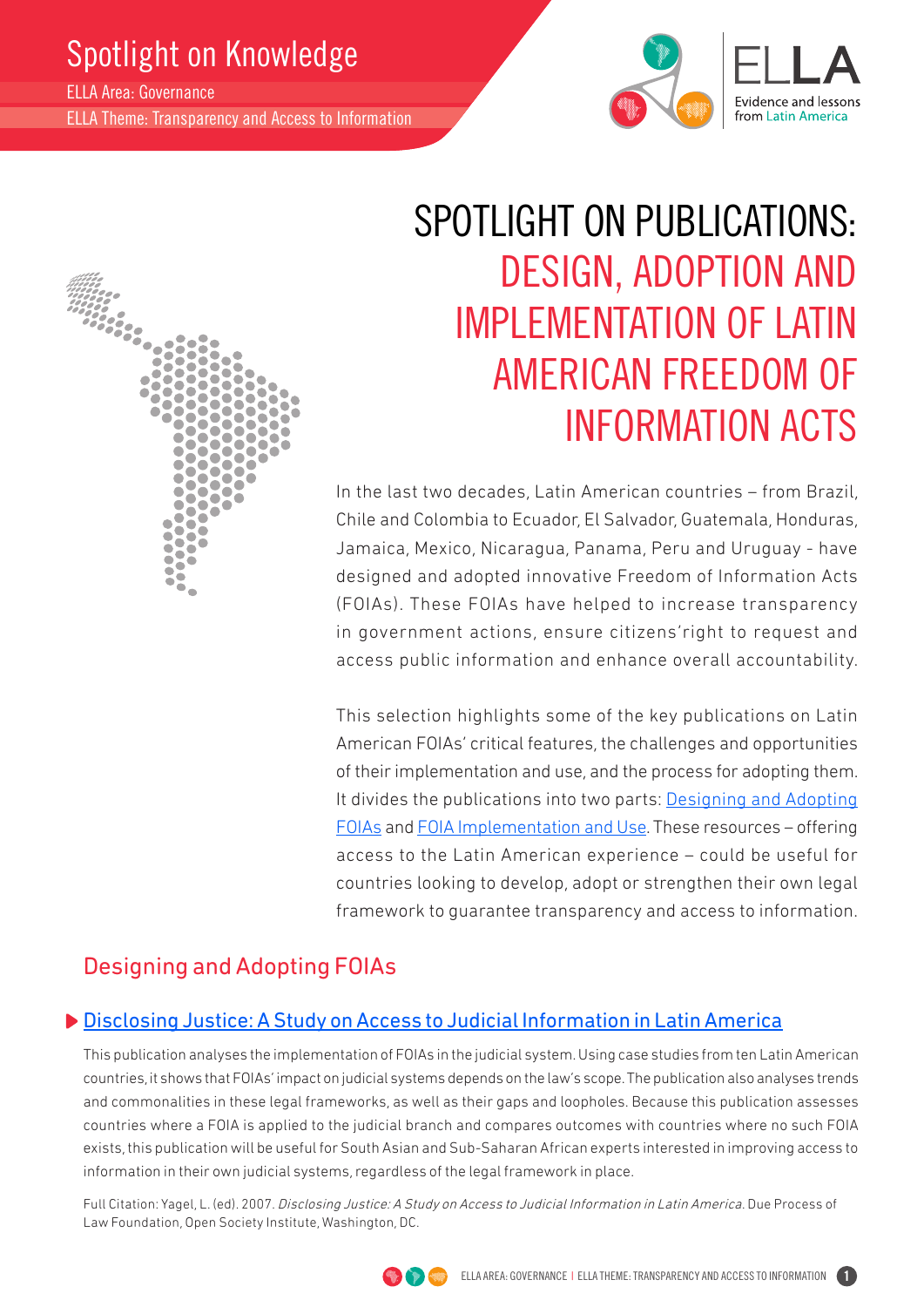#### [Exploring the Role of Civil Society in the Formulation and Adoption of Access to Information](http://siteresources.worldbank.org/EXTGOVACC/Resources/atICivSocietyFinalWeb.pdf) [Laws: The Cases of Bulgaria, India, Mexico, South Africa and the United Kingdom](http://siteresources.worldbank.org/EXTGOVACC/Resources/atICivSocietyFinalWeb.pdf)

The interaction between civil society and public officials is an important component of the process of enacting a country's FOIA. This [World Bank Institute](http://wbi.worldbank.org/wbi/topic/governance) paper analyses how civil society influenced the design and adoption of FOIAs in five countries. The paper studies how CSOs influenced the context in which these FOIAs were implemented and their design, focusing on the enabling factors underpinning civil society's successful push for greater transparency. The paper concludes by comparing the countries' varying experiences and offering lessons learned. As this publication studies the case of the Mexican FOIA, one of the most progressive in Latin America, and includes interesting comparison across countries, the publication will likely be useful to CSOs across the world.

Full Citation: Puddephatt, A. 2009. Exploring the Role of Civil Society in the Formulation and Adoption of Access to Information Laws: The Cases of Bulgaria, India, Mexico, South Africa, and the United Kingdom. World Bank Institute and the Communication for Governance and Accountability Program, Washington, DC.

#### ▶ [Handbook on Citizen Oversight of Transparency and Access to Information](http://ia600302.us.archive.org/18/items/ManualDeControlCiudadanoSobreTransparenciaYAccesoALaInformacin/MANUAL.pdf)

This handbook from the Chilean civil society organization (CSO) Libertades Ciudadanas [\(Citizen Freedoms](http://translate.google.com/translate?hl=es&sl=es&tl=en&u=http%3A%2F%2Fwww.libertadesciudadanas.cl%2FCLC%2Findex.php)) is targeted at citizens, CSOs and media that could potentially make use of the Chilean FOIA. It describes in a simple and practical way the content, objectives, scope and procedures for requesting public information.The handbook also presents the history and contextual factors that enabled the enactment of Chile's FOIA and the establishment of the Council of Transparency, the agency in charge of overseeing the law's implementation. Chile's FOIA law is widely considered to be one of the best legal and institutional frameworks in Latin American, and this publication allows South Asian and Sub-Saharan policymakers and CSO practitioners to gain a deeper understanding of it. The publication also offers a model handbook that could be adapted for use by CSOs in other countries.

Full citation: Castilla, A. et al. 2009. Manual de Control Ciudadano Sobre la Transparencia y Acceso a la Información Pública (Handbook on Citizen Oversight of Transparency and Access to Information). Corporación Libertades Ciudadanas, Santiago de Chile.

#### **[Proactive Transparency: The Future of the Right to Information](http://siteresources.worldbank.org/WBI/Resources/213798-1259011531325/6598384-1268250334206/Darbishire_Proactive_Transparency.pdf)**

This [World Bank Institute](http://wbi.worldbank.org/wbi/topic/governance) publication analyses the concept of proactive transparency: public officials pre-emptively offer information, rather than waiting for citizens to specifically request it. It presents the historical development and drivers of proactive transparency, reviews the international standards of proactive disclosure of public information and draws practical considerations related to the implementation of such measures. In doing so, the study highlights issues regarding resources, training and oversight that such policies imply. As this publication studies the cases of Chile, Mexico and Peru, and compares these experiences with those of other parts of the world, it might be of interest to those working on access to information in other contexts.

Full Citation: Darbishire, H. 2011. Proactive Transparency: The Future of the Right to Information? A Review of Standards, Challenges, and Opportunities. World Bank Institute and the Communication for Governance and Accountability Program, Washington, DC.



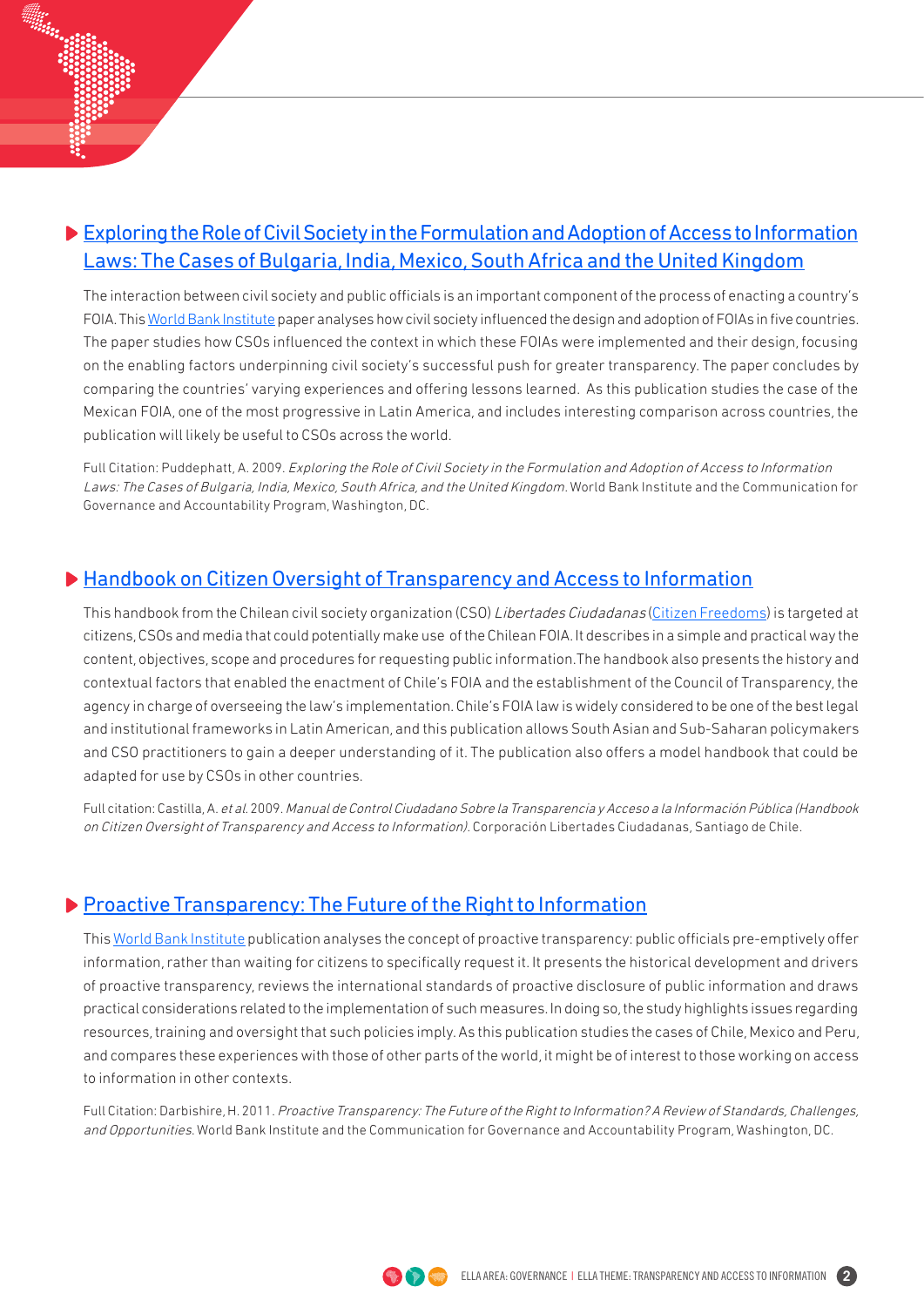#### ▶ [The Right to Information in Latin America: A Comparative Legal Survey](http://unesdoc.unesco.org/images/0018/001832/183273e.pdf)

This survey compares the existing FOIAs of 11 Latin American countries: Chile, Colombia, Dominican Republic, Ecuador, Guatemala, Honduras, Mexico, Nicaragua, Panama, Peru and Uruguay. For each country's FOIA, the author analyses seven legal principles, namely the right to access information, procedural guarantees, the duty to publish, exceptions, appeals, sanctions and protections, and proactive measures to promote access to information. A regional comparative analysis is also presented allowing readers to compare the various countries' laws and to identify the particular innovations some Latin American countries have designed.

Full Citation: Mendel, T. 2009. The Right to Information in Latin America: A Comparative Legal Survey. UNESCO, Quito.

### Implementing and Using FOIAs

#### [Access to Information and Transparency in the Judiciary: A Guide to Good Practices](http://siteresources.worldbank.org/WBI/Resources/213798-1259011531325/6598384-1268250334206/Transparency_Judiciary.pdf) [from Latin America](http://siteresources.worldbank.org/WBI/Resources/213798-1259011531325/6598384-1268250334206/Transparency_Judiciary.pdf)

The judiciary plays an important role in mediating the relationship between citizens and their political institutions and is a key factor in consolidating the rule of law. This paper analyses how transparency and access to information is crucial in the judiciary, including its positive effect on institutional capacity, legitimacy and authority. The paper studies good practices in FOIA implementation regarding the management and jurisdictional functions of the judiciary in Argentina, Brazil, Chile, Colombia, Costa Rica, Guatemala, Mexico and Peru. In particular, it analyses the importance of disclosing judge's personal assets, court statistics and court sentences, and of providing access to case files. This publication could be valuable for those in other regions working towards improving transparency and access to information in the judiciary.

Full Citation: Herrero, A., López, G. 2010. Access to Information and Transparency in the Judiciary. World Bank Institute, Governance Working Paper Series, Washington, DC.

#### [Freedom of Information Around the World 2006: A Global Survey of Access to Government](http://www.freedominfo.org/documents/global_survey2006.pdf) [Information Laws](http://www.freedominfo.org/documents/global_survey2006.pdf)

This international review analyses country cases from all regions of the world, including Latin American countries such as Argentina, Belize, Colombia, Ecuador, México, Panama and Peru, that have adopted national laws or regulations on access to information. Based on an analysis of all the country cases, the author offers an overview of the shared problems that transparency and access to information reforms are facing in their implementation, such as the culture of secrecy, excessive fees for accessing information, records management and privacy issues, among others. In particular, the detailed national cases presented here should be useful for those interested in comparing their national access to information frameworks and implementation with those from Latin American countries.

Full Citation: Banisar, D. 2006. Freedom of Information Around the World 2006: A Global Survey of Access to Government Information Laws. Privacy International.



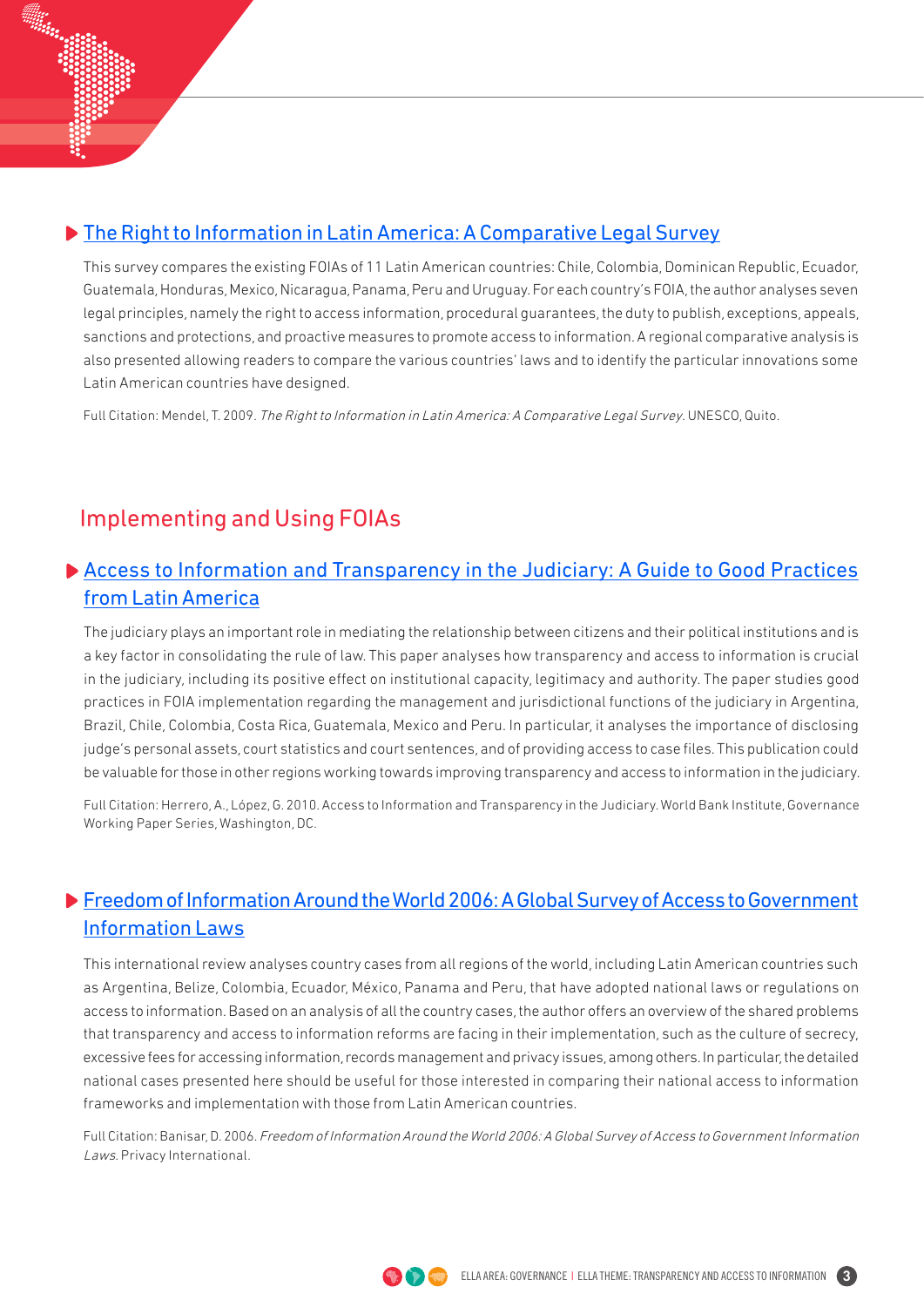#### [Knowing More Report: Regional Report on Access to Information as a Tool to Access](http://alianzaregional.net/site/images/stories/saber_mas.pdf)  [Other Rights](http://alianzaregional.net/site/images/stories/saber_mas.pdf)

This report from the <u>Regional Alliance for the Freedom of Expression and Access to Information</u><sup>1</sup> presents a qualitative overview of the status of the right to access information in individual Latin American countries and at the regional level. In particular, the publication focuses on how governments and judicial systems are responding and reacting to the increasing number of citizen requests for public information. The case studies and the regional analysis presented would be useful to South Asian and Sub-Saharan CSOs and policymakers working on FOIA implementation processes and their effective use by citizens.

Full Citation: Regional Alliance for Freedom of Expression and Information. 2009. Informe Saber Más, Informe Regional Sobre el Acceso a la Información Como Herramienta Para Acceder a Otros Derechos (Knowing More Report: Regional Report on Access to Information as a Tool to Access Other Rights). Regional Alliance for Freedom of Expression and Information.

#### [Making the Access to Information Law Work: The Challenges of Implementation](http://www.cartercenter.org/resources/pdfs/peace/americas/making_the_law_work.pdf)

Adopting a FOIA is the relatively easy part, compared to the difficulty of implementing the law to effectively guarantee access to public information. This article highlights the challenge of successful implementation, showing how its effectiveness is a matter of co-responsibility, involving the citizen, as the 'demand side', as well as the government, as the 'supply side'. Moreover, it reviews the main implementation obstacles faced and identifies possible solutions to overcome them. As it highlights the recent lessons learned in Latin American countries, and includes South Africa, it will be of interest to policy makers, academics and members of CSOs from other regions.

Full Citation: Neuman, L., Calland, R. 2007. Making the Access to Information Law Work: The Challenges of Implementation. In: Florini, A. (ed). The Right to Know. Colombia University Press, New York.

#### [Model Inter-American Law on Access to Information; Commentary and Implementation](http://www.oas.org/dil/access_to_information_model_law.htm) [Guide for the Law](http://www.oas.org/dil/access_to_information_model_law.htm)

The [Model Inter-American Law on Access to Information](http://www.oas.org/dil/AG-RES_2607-2010_eng.pdf) provides guidelines to States under the jurisdiction of the [Organisation of American States](http://www.oas.org/en/default.asp) about the legal foundation necessary to guarantee the right to information in their jurisdictions, specifically setting forward the legal standards for the region. The [Implementation Guide](http://www.oas.org/dil/CP-CAJP-2841-10_eng.pdf) for the Model Law presents a road map for ensuring the law successfully functions in practice. Together, these two publications are key regional references on FOIAs in Latin America.

Full Citation: Organization of American States (OAS). 2010. Model Inter-American Law on Access to Information and Commentary and Implementation Guide for the Law. OAS, Washington, DC.

<sup>&</sup>lt;sup>1</sup> To learn more about the Alliance, read the [ELLA Brief: Civil Society's Regional Network for Advancing Freedom of Expression and Access to Information.](http://ella.practicalaction.org/node/954)

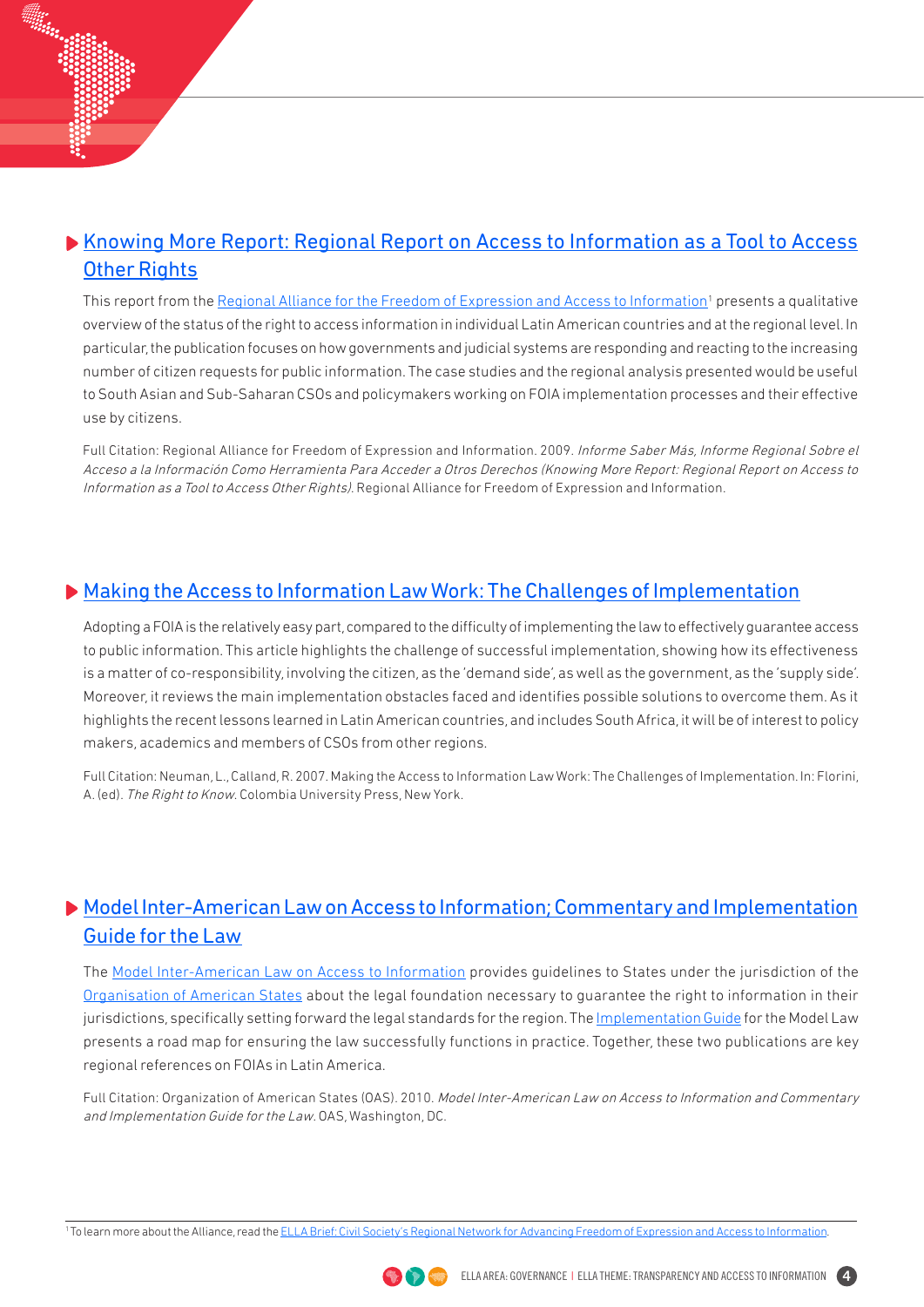#### [Overcoming the Culture of Secrecy: Obstacles in the Implementation of Access to](http://www.cainfo.org.uy/images/LIBRO - Venciendo la Cultura del Secreto.pdf)  [Information Laws and Policies in Seven Latin American Countries](http://www.cainfo.org.uy/images/LIBRO - Venciendo la Cultura del Secreto.pdf)

Though many countries have access to information laws on the books, perhaps the bigger challenge is ensuring they are effectively implemented in practice. This report analyses access to information in seven Latin American countries – Argentina, Bolivia, Chile, Ecuador, Mexico, Peru and Uruguay – identifying the institutional, administrative, cultural and social obstacles that the laws face in their implementation. Based on the findings, the authors make recommendations for both governments and international organisations. As many South Asian and Sub-Saharan countries are in the process of strengthening the implementation of their access to information laws, learning from the challenges that Latin American countries are facing will be of great use.

Full Citation: Centro de Archivos y Acceso a la Información Pública (CAInfo), Open Society Fundation (OSF). 2011. Venciendo la Cultura del Secreto: Obstáculos en la implementación de políticas y normas de acceso a la información pública en siete países de América Latina (Overcoming the Culture of Secrecy: Obstacles in the Implementation of Access to Information Laws and Policies in Seven Latin American Countries). CAInfo/OSF, Montevideo.

#### **[Proceedings from the Transparency and Access to Information Forum in Ecuador:](http://www.ceda.org.ec/descargas/publicaciones/MemoriaForoLOTAIP.pdf)** [Challenges and Analysis Five Years After Enacting the FOIA](http://www.ceda.org.ec/descargas/publicaciones/MemoriaForoLOTAIP.pdf)

This report analyses the implementation of Ecuador's FOIA since its enactment in 2004. It assesses the barriers and opportunities that the law has faced in its implementation by the Ombudsman Office, the agency in charge of rolling out the law. The report also makes a citizen's assessment of the effective enforcement of the law based on CSO experiences in using the law to monitor public policies and budgets. South Asian and Sub-Saharan policy makers and members of CSOs could learn from the Ecuadorian experience in implementing and using their FOIA.

Full Citation: Centro Ecuatoriano de Derecho Ambiental (CEDA) and Coalición Acceso. 2009. Memorias del Foro. Transparencia y Acceso a la Información Pública en el Ecuador. Retos y Análisis Cinco Años Después de Promulgada la LOTAIP (Proceedings from the Transparency and Access to Information Forum in Ecuador: Challenges and Analysis Five Years after Enacting the FOIA). CEDA, Quito.

#### [Global Right to Information Update: An Analysis by Region](http://www.foiadvocates.net/dmdocuments/News_Documents/global_right_to_information_update.pdf)

This report was prepared by the Freedom of Information Advocates Network (FOIAnet), the world's largest international right to information network. It analyses the state of the right to information and compares how civil society is working on the issue globally and across seven regions of the world, including Latin America. Moreover, the publication identifies current challenges and opportunities faced by civil society movements in each region of the world. As such, this publication will be useful for members of CSOs and academics advocating and advancing the right to information in their respective countries.

Full Citation: Freedom of Information Advocates Network (FOIAnet). 2013. Global Right to Information Update: An Analysis by Region. FOIAnet.